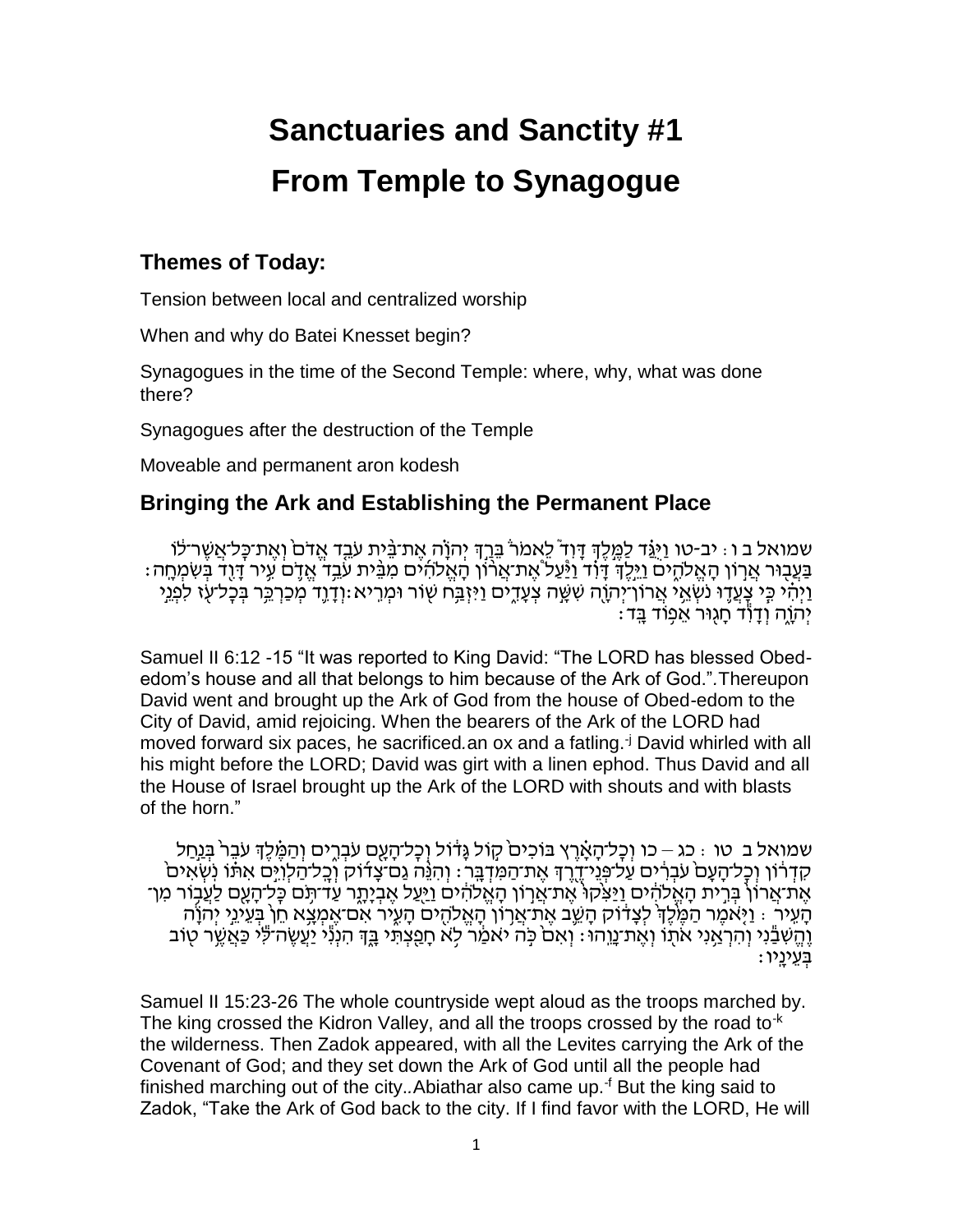bring me back and let me see it and its abode. And if He should say, 'I do not want you,' I am ready; let Him do with me as He pleases."

### **First Temple Times: Many Holy Places, Many Gods?**

Amos 5:4-5 Thus said the LORD To the House of Israel:Seek Me, and you will live. Do not seek Bethel,Nor go to Gilgal,Nor cross*.* to Beer-sheba;For Gilgal shall go into exile,And Bethel shall become a delusion.

Amos 8:14 Those who swear by the guilt of Samaria, Saying, "As your god lives, Dan," And "As the way to Beer-sheba lives They shall fall to rise no more.

Kings II 18:1-4 In the third year of King Hoshea son of Elah of Israel, Hezekiah son of King Ahaz of Judah became king. He was twenty-five years old when he became king, and he reigned in Jerusalem twenty-nine years; his mother's name was Abi<sup>a</sup>daughter of Zechariah. He did what was pleasing to the LORD, just as his father David had done. He abolished the shrines and smashed the pillars and cut down the sacred post. He also broke into pieces the bronze serpent that Moses had made, for until that time the Israelites had been offering sacrifices to it; it was called Nehushtan.

#### **Timeline Tel Sheva:**

- 12<sup>th</sup> century small settlement
- 10<sup>th</sup> century walled settlement
- 9<sup>th</sup> 8<sup>th</sup> century administrative center

8th century altar put into genizah with Hezekiah's reforms

8<sup>th</sup> century city destroyed (by Sennacherib?)

## **Time line Tel Arad:**

Early Bronze (3000-2600 BCE) Canaanite city

11<sup>th</sup> century BCE First Israelite fortress

- 10<sup>th</sup> century: temple begun
- 8<sup>th</sup> century (Uziah) walls and gate of fortress
- 8<sup>th</sup> century Altar put into genizah with Hezekiah's reforms
- 6<sup>th</sup> century Temple put into genizah by Josiah?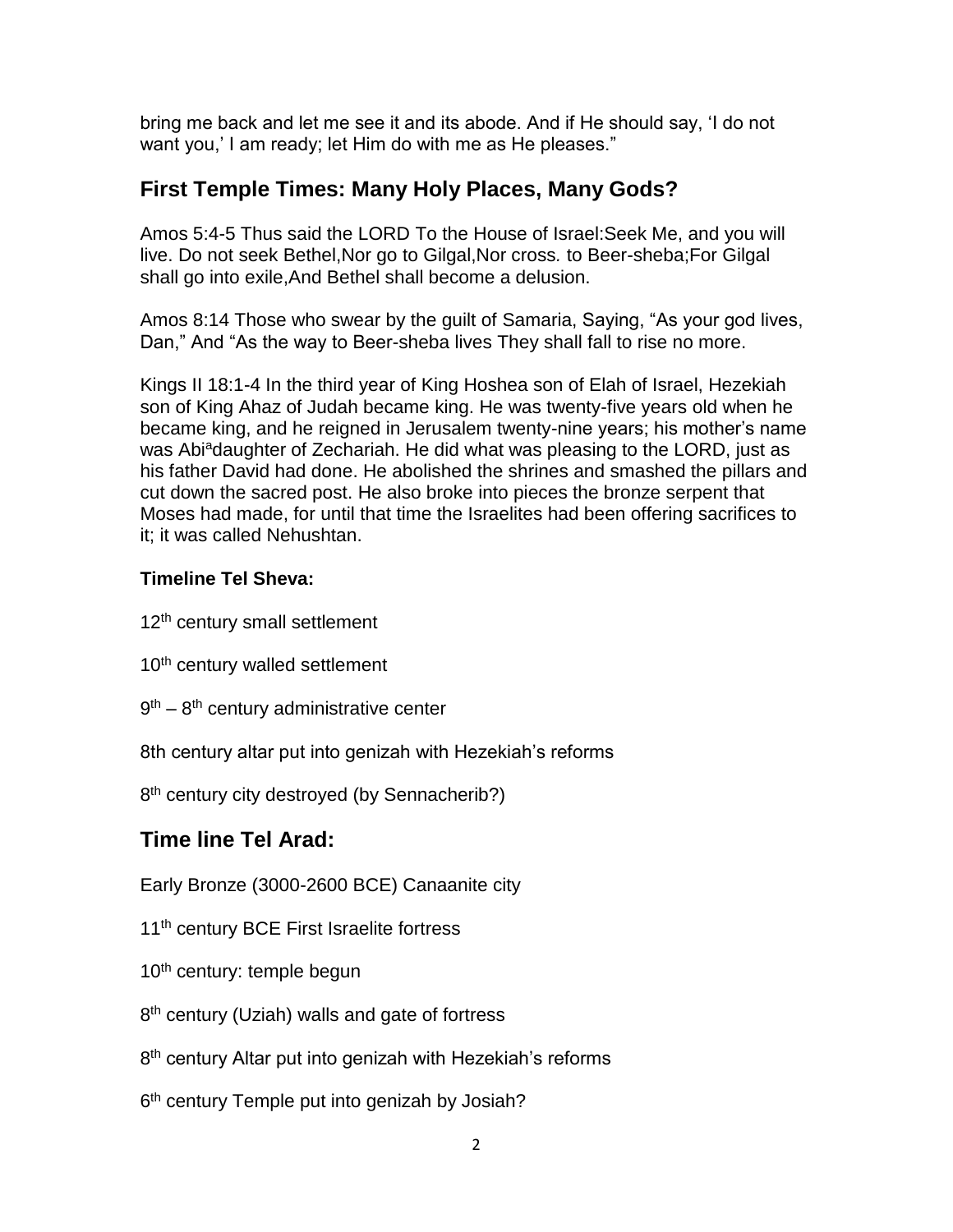## **When and Why Do Synagogues Begin?**

Theories:

6<sup>th</sup> century BCE Josiah's reforms

597, 586 Exile to Babylonia

5<sup>th</sup> century Ezra and Nehemia reforms

4<sup>th</sup> century Hellenism

2<sup>nd</sup> century Hasmoneans

# **Second Temple Times: The First Evidence of Synagogues**

Theodotus inscription: Theodotos son of Vettenus, priest and head of the synagogue (archisynagōgos), son of a head of the synagogue, and grandson of a head of the synagogue, built the synagogue (synagogē) for the reading of the law [nómou] and for the teaching of the commandments [didachín entolón], as well as the guest room, the chambers, and the water fittings as an inn for those in need from abroad, the synagogue which his fathers founded with the elders and Simonides.

רבי יֹהושע בן חנניא כל ימי שמחת בית ֹהשואבֹה לא ֹהיינו רואים 4:3 Sukkah Tosefta שינֹה משכימין אנו לתמיד של שחר משם לבית ֹהכנסת משם לבית ֹהמדרש

Tosefta Sukkah 4:4 Rabbi Yehudah said: Whoever has not seen the basilicasynagogue of Alexandria has never seen the great glory of Israel. It is something like a large colonnade, with porches within porches, and accommodating sometimes double the number of those that followed Moses from Egypt. There were seventy-one golden chairs there, corresponding to the seventy-one elders, and each of the chairs was worth twenty-five myriad talents of gold. In the center was a wooden dais, and the sexton stood upon it with a scarf (as a flag) in his hand. At the close of each benediction he waved the scarf, and all the people answered "Amen". The people were not seated together, but the goldsmiths were by themselves, the blacksmiths by themselves, the embroiderers by themselves, so that when a poor man came in he joined his fellow tradesmen, and in this way was enabled to obtain a means of livelihood.

# **Aron Kodesh: From Moveable to Permanent**

Eruvin 86 :When Rav Dimi came from Eretz Yisrael to Babylonia, he said: It once happened that the people forgot and did not bring a Torah scroll to the synagogue on Friday while it was still day, which meant they were left without a scroll from which to read on Shabbat. On the following day, Shabbat, they spread